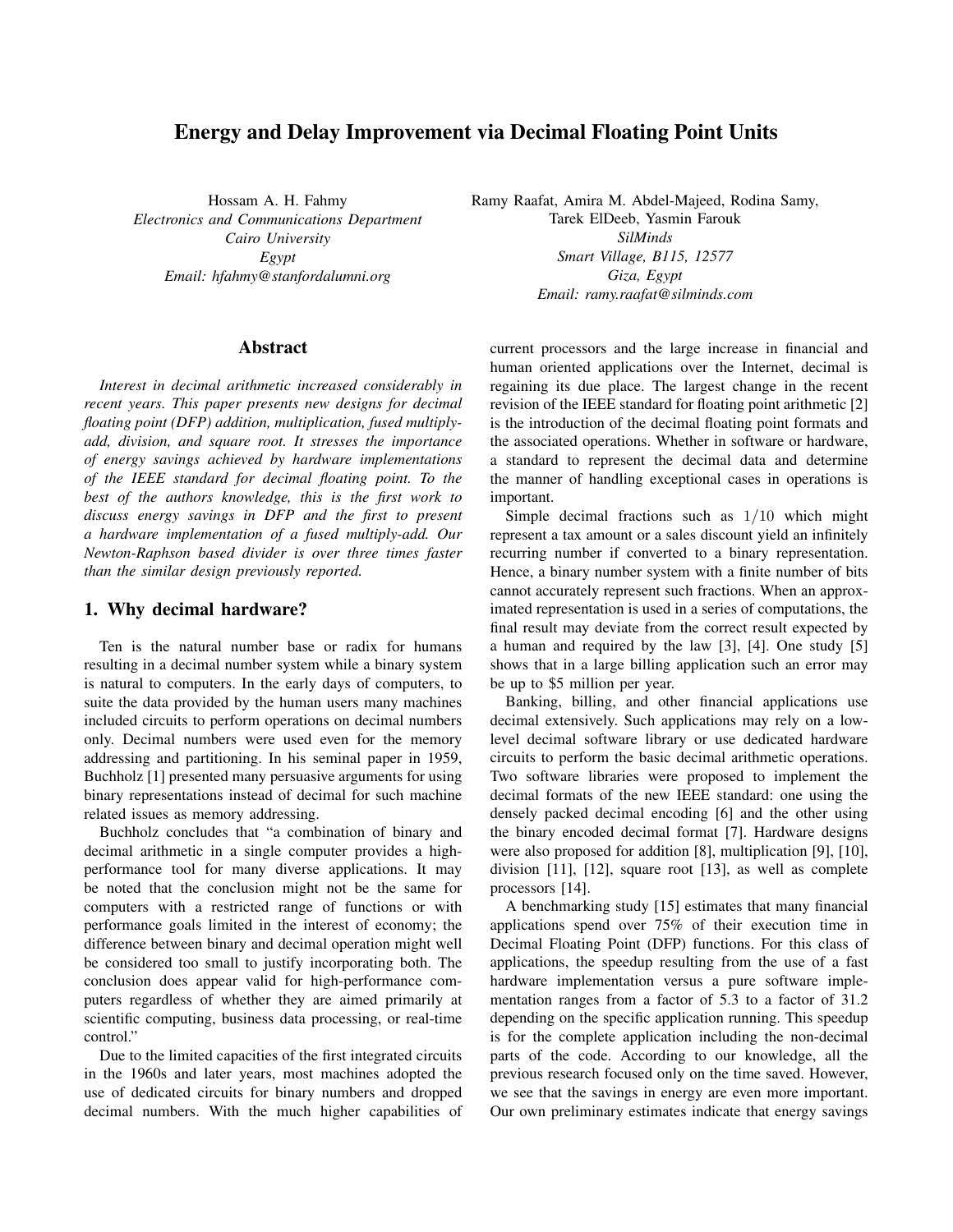for the whole application due to the use of dedicated hardware instead of a software layer are of the same order of magnitude as the time savings.

Gonzalez and Horowitz [16] argue that the process normalized Energy Delay Product (EDP) is the most suitable metric for architectural evaluations. This metric clearly indicates the architectural improvements that contribute the most to both performance and energy efficiency. A hardware implementation for DFP units is a definite winner in this case since it gives from two to three orders of magnitude improvement in EDP as a conservative estimate.

The following section explains our own designs for the DFP units and compares them to other implementations. Then, section 3 presents our preliminary energy results and its implications on real machines. Finally, section 4 presents the conclusions.

# 2. DFP hardware units

Our goal is to provide functionally correct, standard compliant, high performance hardware units for the major decimal arithmetic operations listed in the standard, namely: addition/subtraction, multiplication, fused multiplyadd (FMA), division, and square root. In this paper, we report our designs implementing all these operations for the decimal encoded decimal64 and decimal128 formats of the standard. (Currently, the FMA supports decimal64 only but is easily extendible to decimal128.)

All the units support seven rounding directions. Four of these are directed roundings: toward zero (RZ), away from zero (RA), toward plus infinity (RP), and toward minus infinity (RM). While the other three round to nearest but handle the tie case differently: ties to even (RNE), ties away from zero (RNA), and ties to zero (RNZ). The standard mandates the provision of RZ, RP, RM, RNE, RNA in any compliant decimal implementation. The other two (RA and RNZ) are used in some applications and defined in the BigDecimal library [17].

The proof of correct functionality and full standard compliance of floating point units is a very complicated task [18]. To get around this and still provide robust designs, companies accumulated over the years large bodies of test cases to check the critical conditions. Recently, designers used formal verification methods [19] as an alternative approach to ensure the quality and correctness of their units. For the case of DFP, the verification team of IBM developed a software engine [20] that generates test cases based on a description of the constraints in the standard. We built a free tool [21] to parse those test cases and produce output files with test vectors suitable for direct use with hardware simulators. Each of our designs is simulated using those test vectors as well as a large number of random cases to check its correct functionality in all the seven rounding



Figure 1. Fast multi-digit decimal adder

directions and the correct generation of the required flags for exceptional cases according to the standard.

# 2.1. Decimal adder

For each of the decimal64 and decimal128, we designed two different adder implementations, one for high speed and the other for low area. After the correct alignments of the significands based on the exponents and leading zeros, the core of all our DFP adders uses a new fast decimal adder based on a Kogge-Stone prefix tree shown in Fig. 1. In this adder, both the addend and augend are converted to regular Binary Coded Decimal (BCD) and excess-3 encodings simultaneously. The sum of two BCD digits requires a correction only if it exceeds nine. This comparison with nine delays the generation of the corresponding carry signal. In excess-3, the sum digit requires a correction (to subtract 3) if it is nine or less and a different correction (to add 3) if it is greater than nine. However, the correct carry signal is generated quickly. Our adder combines the advantages of both encodings. It uses the excess-3 encoding to get the propagate and generate signals that are fed into the Kogge-Stone tree to quickly get the carry signal corresponding to each digit position in the significand. In parallel, it produces the sum and incremented sum of the BCD digits in each position. The carry signals then select the correct result for each position.

Furthermore and in contrast to the previous designs [8], our DFP adders generate the sticky bit in parallel with the alignment shifter then use that bit in an injection based rounding [8].

# 2.2. Decimal multiplier

Our multiplier [10] contains two main paths: significand path to generate the product's significand, and the exponent path to generate the product's exponent and the corresponding flags. The significand path relies on a fully parallel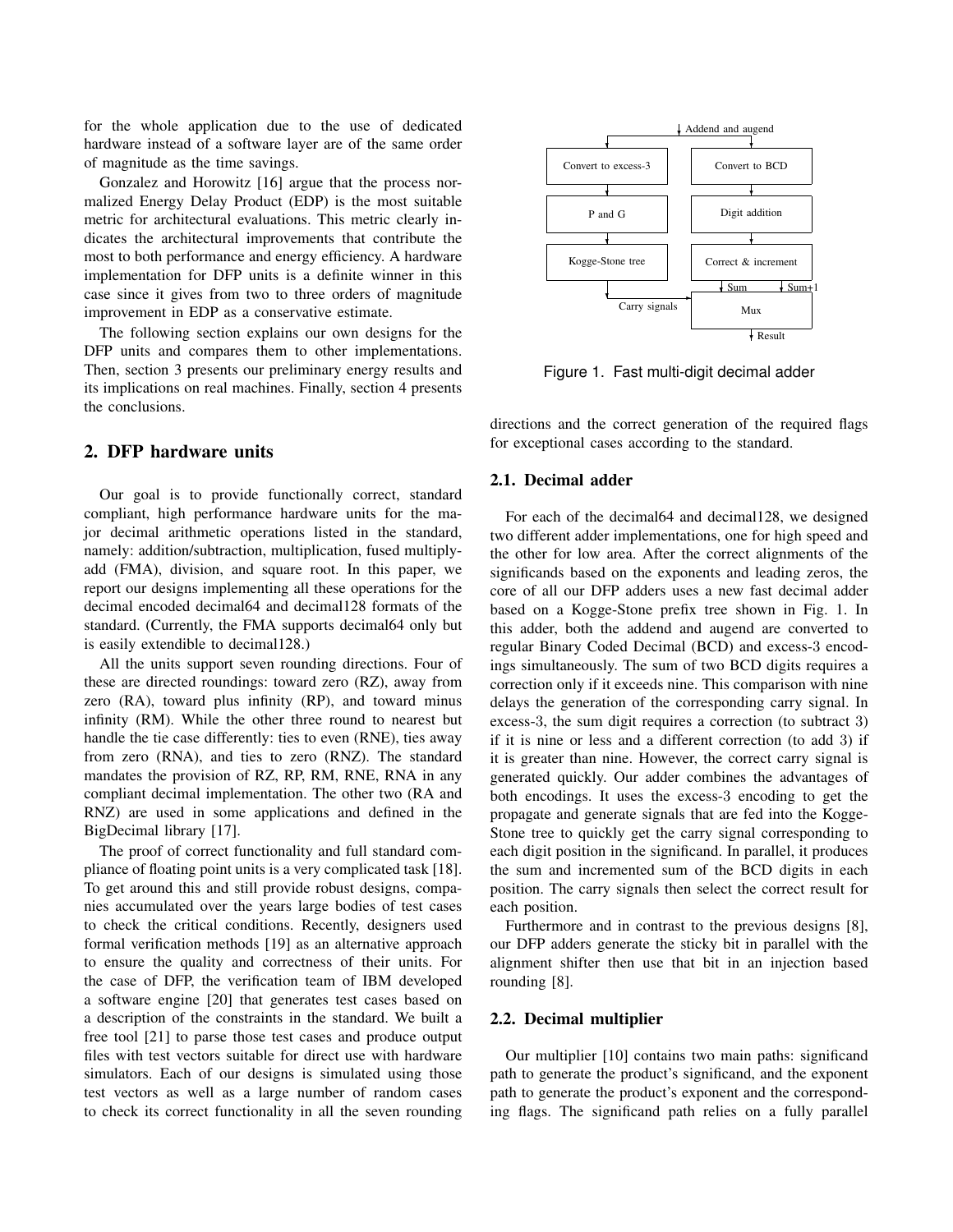decimal multiplier [22] to generate the partial products in parallel and reduce them to two vectors (sum and carry) using a carry save addition tree.

These two vectors are added using our new fast decimal carry propagation adder of Fig. 1. The exponents of both operands and the count of leading zeros determine the required amount to shift the result's significand into its correct place then it is rounded.

### 2.3. Decimal fused multiply add

Our decimal FMA implements the operation  $\pm (a \times b) \pm c$ with a single final rounding. The FMA was introduced as a required operation in the revised standard [2]. The single rounding is not the only difference between FMA and a multiplication followed by addition. The exceptional cases are also different since the standard mandates that no underflow, overflow, or inexact exception arise due to the multiplication, but only due to the addition.

The core of the FMA uses a significand path similar to that of our multiplier explained above and introduces the operand c after any required alignment as an additional partial product in the reduction tree. For p digits per operand, the product  $a \times b$  has 2p digits and operand c may be shifted either to its right or left for alignment. Digits shifted to the right of the product affect the sticky bit generation. Otherwise, if operand  $c$  coincides with part of the product or is shifted to its left, we use a  $3p$  digits wide final adder to get the result which is later rounded.

#### 2.4. Decimal divider and square root

Our design for the divider and square root uses a modified Newton-Raphson method [11], [13] to generate the initial approximation then iterate on the equation  $x_{i+1} = x_i(2$  $b(x_i)$  to find the reciprocal of b or  $x_{i+1} = x_i(3 - bx_i^2)/2$ to find the reciprocal square root of  $b$ . Our contribution is the use of an optimized fully parallel FMA unit with a fixed addend to generate the reciprocal and the quotient in the case of division or the reciprocal square root for the square root. Moreover, we keep all the intermediate results in a redundant form to speed up the operation. Hence, the regular multiplication circuit is modified to take as input and produce as output a redundant form. Furthermore, the proposed designs use a new and fast rounding scheme.

The rounding algorithm presented by Wang and Schulte [11] truncates the quotient to  $p + 1$  digits for a significand of precision p then adds  $10^{-(p+1)}$  followed by a final truncation to  $p$  digits. This scheme may produce an incorrect result in some cases. Our algorithm truncates the quotient to p digits and checks the actual remainder to decide on the correct rounding. Table 1 presents an example showing the difference when  $a = +8080699100134968$ ,

Table 1. Example of incorrect rounding.

| iteration  | Our algorithm                                                               | Algorithm [11]                                    |  |
|------------|-----------------------------------------------------------------------------|---------------------------------------------------|--|
|            | $x_1 = x_0(2 - bx_0)$   1.097 924 807 006 738 06   1.097 924 807 006 738 06 |                                                   |  |
|            | $x_2 = x_1(2 - bx_1)$ 1.097 924 807 007 331 24 1.097 924 807 007 331 24     |                                                   |  |
| $q = ax_2$ |                                                                             | 8.871 999 999 999 999 87 8.871 999 999 999 999 87 |  |
|            | truncate keeping $p$ digits                                                 | truncate at $p + 1$ then                          |  |
|            |                                                                             | increment                                         |  |
| q          | 8.871 999 999 999 999                                                       | 8.871 999 999 999 999 9                           |  |
|            | remainder error is 1 ulp,                                                   | truncate                                          |  |
|            | increment                                                                   |                                                   |  |
| q          | 8.872                                                                       | 8.871 999 999 999 999                             |  |
|            | correct                                                                     | incorrect                                         |  |

 $b = +910809186219000$ ,  $x_0 = +1.097924$ , and exact  $q = a/b = +8.872.$ 

For the decimal64 format, the Digit-Recurrence divider implementation [12] has an estimated total delay of 680 Fanout of 4 (FO4) while our design gives 734 FO4, i.e. only about 8% difference. For decimal128, the digitrecurrence technique doubles the delay. However, the use of the Newton-Raphson technique in our divider leads to much better performance since only a single additional iteration is needed. Since the implementation of Wang and Schulte [11] uses a serial multiplier, its delay estimate for decimal64 is 2300 FO4, more than three times the delay of our proposal.

# 3. Experimental energy evaluation

To verify our designs in real hardware, we synthesized them on an Altera Cyclone II FPGA (field programmable gate array) development kit. On the FPGA, our hardware connects to a NIOS II processor as a slave memory mapped component on the Avalon bus. Due to the limitation of this configuration, the operands are transmitted to our designs on several clock cycles. This connection, however, models how an existing architecture may be retrofit with a DFP acceleration card. A much higher performance is expected from a direct implementation within a processor core.

This system runs the telco benchmark [5] in two modes: a pure 'software' mode based on the DecNumber library [6] and a 'hardware' mode. In this latter mode, when a decimal operation is needed the NIOS processor sends the operands to our hardware on the bus then reads the result. Table 2 shows the statistics for the number of clock cycles needed in the million numbers of the benchmark. Using the PowerPlay Early Power Estimator tool of Altera, the estimated average power per instruction is 109 mW when the FPGA runs at its default frequency of 50 MHz. Hence, the table also shows the estimated average energy in each case.

These preliminary results indicate that a hardware acceleration card would run 23 times faster than software on average which gives an improvement in energy-delay product of over 500. Explained differently, a user who spends just 1 minute in decimal calculations out of every